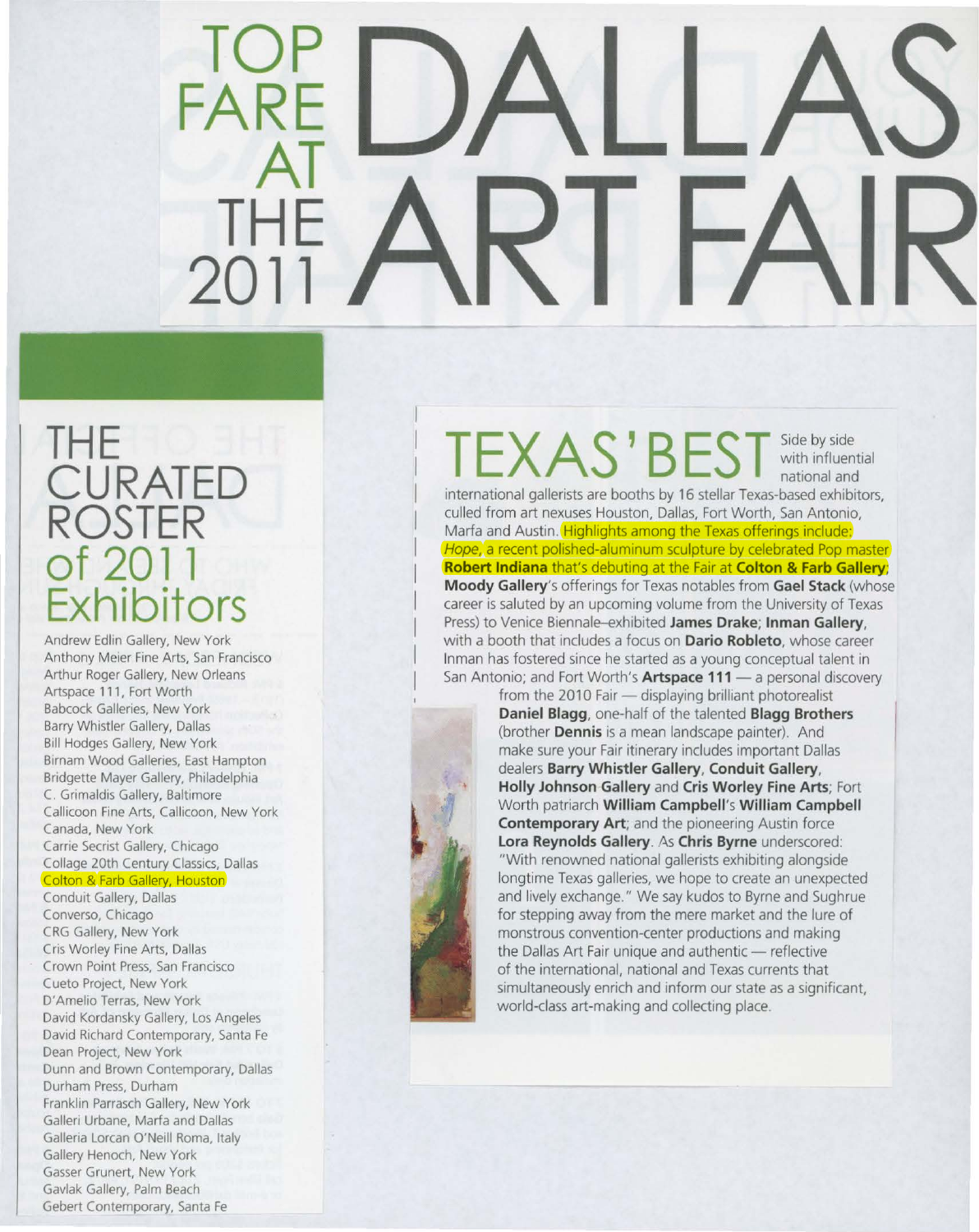



Michael Bise's Children (detail), 2011, at Moody Gallery

AUSTRIAN BLOOMS AND ARCTIC CLIMES: Museum must-sees include the early-20th-century color imagery of Austrian pictorialist Heinrich Kühn at the Museum of Fine Arts, Houston - the only American venue for this exhibition organized by Vienna's Albertina (through May 30) ... At The Menil Collection, "Upside Down: Arctic Realities" contrasts Arctic artifacts with an exciting environment by California "Light and Space" man Doug Wheeler (April 15 - July 17). FLOWER POWER: Donald Sultan's handsome economy empowers fruit and blossoms at Meredith Long & Company (through April), while Donald Baechler's show at McClain Gallery presents towering images of flowers alongside heroic sculpture (through April 30). GRAPHITE KING, MISTER MAPPLETHORPE: "Blood Poisoning" at Moody Gallery spotlights Michael Bise's obsessive epic graphites (through April 23) ... At Texas Gallery, Robert Mapplethorpe's photographs from the 1970s and '80s, curated by Klaus Kertess, range from nudes to blooms Antil 24) Mihilo wou're there check

# ARTNOTES

 $J \cup H$ 

canvases at Anya Tish Gallery (through April) ... Monochrome master painters Joseph Marioni and Peter Tollens share the limelight at Wade Wilson Art (April 1 - May 28) ... Sculptress Tara Conley makes word play at Laura Rathe Fine Art (through April 23). CHANGE IS IN THE AIR: Watch this column for the latest about a new gallery for Devin Borden (formerly of Devin Borden Hiram Butler Gallery). The biz partners have amicably dissolved their relationship, with Butler to remain in his West End Space; Borden promises to open his new endeavor by September 15. Also expect news of a project for Scott Peveto, recently with McClain Gallery. And kudos to McClain's Erin Siudzinski, just promoted to assistant director. FAIR THEE WELL: Dallas Art Fair year three unfurls April 8 through 10 in the Dallas Arts District, at the Fashion Industry Gallery. (Meet you by the Robert Indiana Hope sculpture in the Colton **& Farb booth.)** Come fall, Houston gets not one but two art fairs. The Houston Fine Art Fair, presented by Rick Friedman's Hamptons Expo Group, is September 16 - 18 at the George R. Brown; opening night on September 15 will benefit the MFAH's Glassell School of Art Core Program. In October, Forum Gallery scion Max Fishko arrives with another fair, again at the Georqe R. Brown. ART HEARTS DESIGN:

### Papercity

Ready, set, acquire! Year three of the Dallas Art Fair unfurls in a mere days,<br>and this year's roster of national,<br>international and Texas exhibiting

gallerists is approaching 75 at press time. That's almost 50 percent more dealers than the 2010 Fair - proving that the art world hungers to exhibit here and connect with Texas collectors. The power gallerists coming to the Dallas Arts District are authentic and exciting, boasting eagle eyes and intriguing stables - CRG, Canada, Zach Feuer, Stuart Shave, Lorcan O'Neill, Thomas Solomon, David Kordansky, Michael Kohn, D'Amelio Terras, Callicoon Fine Arts, just to name a few. They were coaxed here by the vision of Fair co-founders Chris Byrne and John Sughrue, who have nurtured and grown the Dallas Art Fair into a respected and truly important destination. For your insider

guide to the 2011 Dallas Art Fair convergence, save our Special Section in this issue - and prepare to attend, peruse and collect! Dallas Art Fair Preview Gala Thursday, April 7; Dallas Art Fair 2011, Friday through Sunday, April 8 through 10, at Fashion Industry Gallery, Dallas Arts District; information and tickets 274.220. 7278; dallasartfair.com. Catherine D. Anspon Krysten Cunningham's RGB Bottoms,



2010. at Thomas Solomon Gall



Robert Indiana's Hope, 2009,